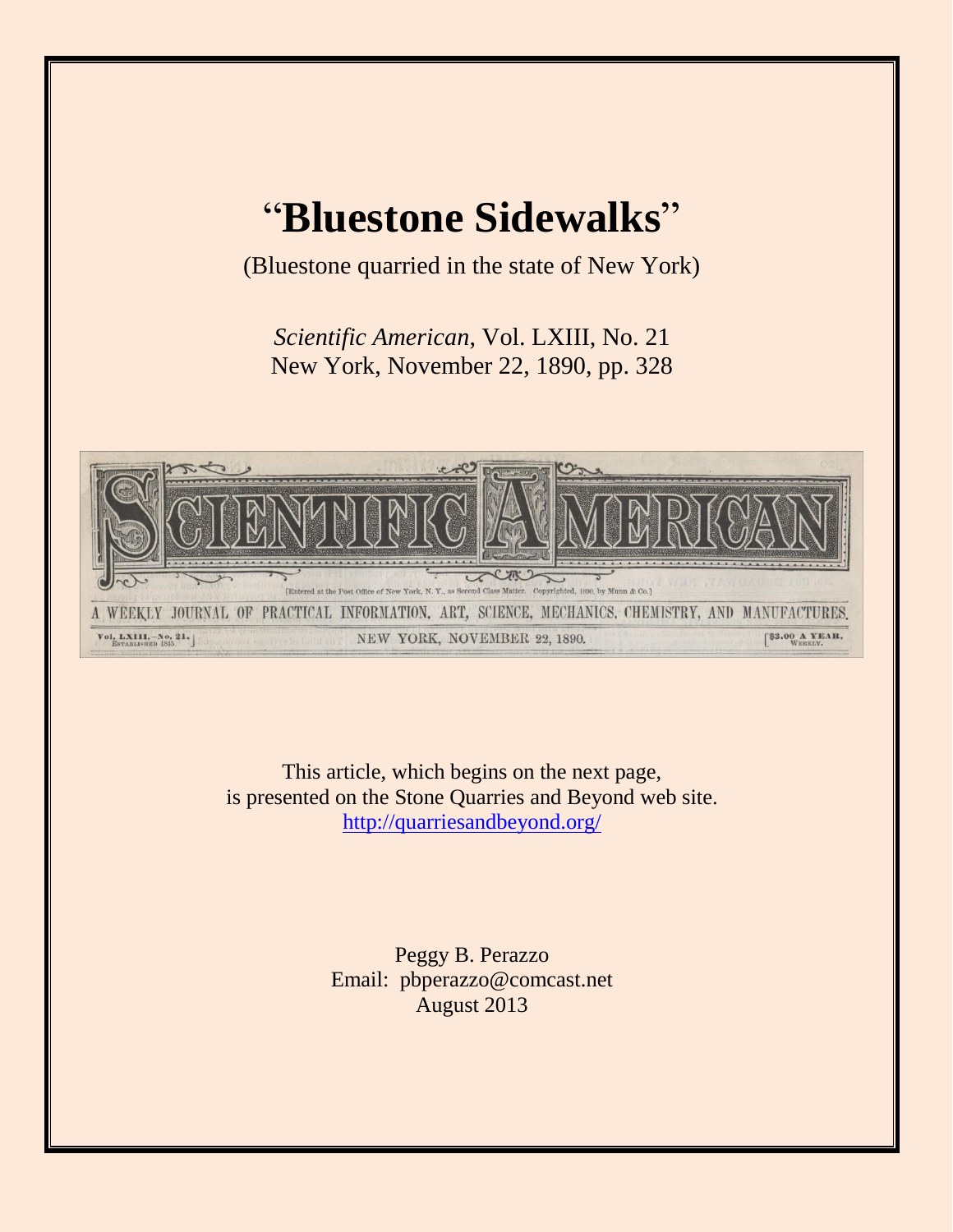## "**Bluestone Sidewalks**"

## (Bluestone quarried in the state of New York)

## *Scientific American*, Vol. LXIII, No. 21, New York, November 22, 1890, pp. 328

"Of all the diverse industries in building material there is, perhaps, none larger, yet none about which so little is known as the bluestone industry. New Yorkers walk day by day over the smoothest bluestone sidewalks in the world, yet, if asked where they come from, the majority will say, 'I'm blessed if I know.' The huge slabs come from the quarries in much the same shape that we see them as sidewalks. The stone known as Hudson River bluestone is the blue, finegrained, compact sandstone, and the belt of country whence New York gets her slabs in nearly one hundred miles long in this State, stretching from the Helderberg Mountains in Albany county across Greene and Ulster counties, taking in a strip of both Orange and Sullivan counties, and across the Delaware River into Pennsylvania. In Albany and Greene counties the ledge bearing good stone is narrow, as it is also in the town of Saugerties, Ulster county, being found only on the east and east-southeast foothills of the Catskill Mountains, where it is bounded on the east by the older limestone formations and on the west by the conglomerate and quartzose formations of the Catskill range. The belt widens in the towns of Kingston, Woodstock, Hurley, Olive, and Marbletown, in Ulster county, and in them the quarries are widely distributed over the plateau which borders the Catskills on the southeast. To the northwest and in the valley of the Esopus Creek quarries have been worked for forty years, and that part of the town of Hurley known as Jewellville, or West Hurley, has had the best and most profitable quarries. One quarry at West Hurley, known as the Great Lawson Quarry was worked by Lucius Lawson for more than thirty years. It is asserted that more than \$2,500,000 worth of flag and other stone has been taken from that hole. More than fifty acres of ground, in more places to the depth of forty and fifty feet, have been worked over, and the broken stone, or refuse, from the quarry known as rubbage, has been piled up in banks, in some places an eighth of a mile in length and 100 feet in height.

"That probably was not only the most famous but the most profitable bluestone quarry ever opened, and Lucius Lawson, now in the stone business in Chattanooga, Tenn., was once a millionaire. Unfortunate speculations in land and the work of draining the great Beaverkill Swamp, in Ulster county, involved Mr. Lawson to such an extent that a few years ago he failed, and lost not only his quarry, but every dollar he possessed in the world. For many years, while Lawson worked the quarry, the ground was owned by the late General Daniel Tompkins Van Buren, of Plainfield, N. J. and Lawson paid a quarry rent of so much a foot for the stone taken out. General Van Buren received more than \$200,000 in percentages, or, as it is called, 'quarry rent.' From this quarry probably more stone for sidewalks in this city has been taken than from any three quarries in the bluestone belt.

"There are quarries along the Hudson River at New Baltimore, and, thence southward, at Coxsackie and Catskill, and near Rondout, but they are not of the typical bluestone, but of the softer gray sandstone of the Hudson River slate formation. The quarries at Palenville and vicinity, West Saugerties, Boiceville, Phœnicia, Woodland Hollow, Shandaken, and Pine Hill are undoubtedly in the Catskill group of rocks. In working the quarries there is much variation in the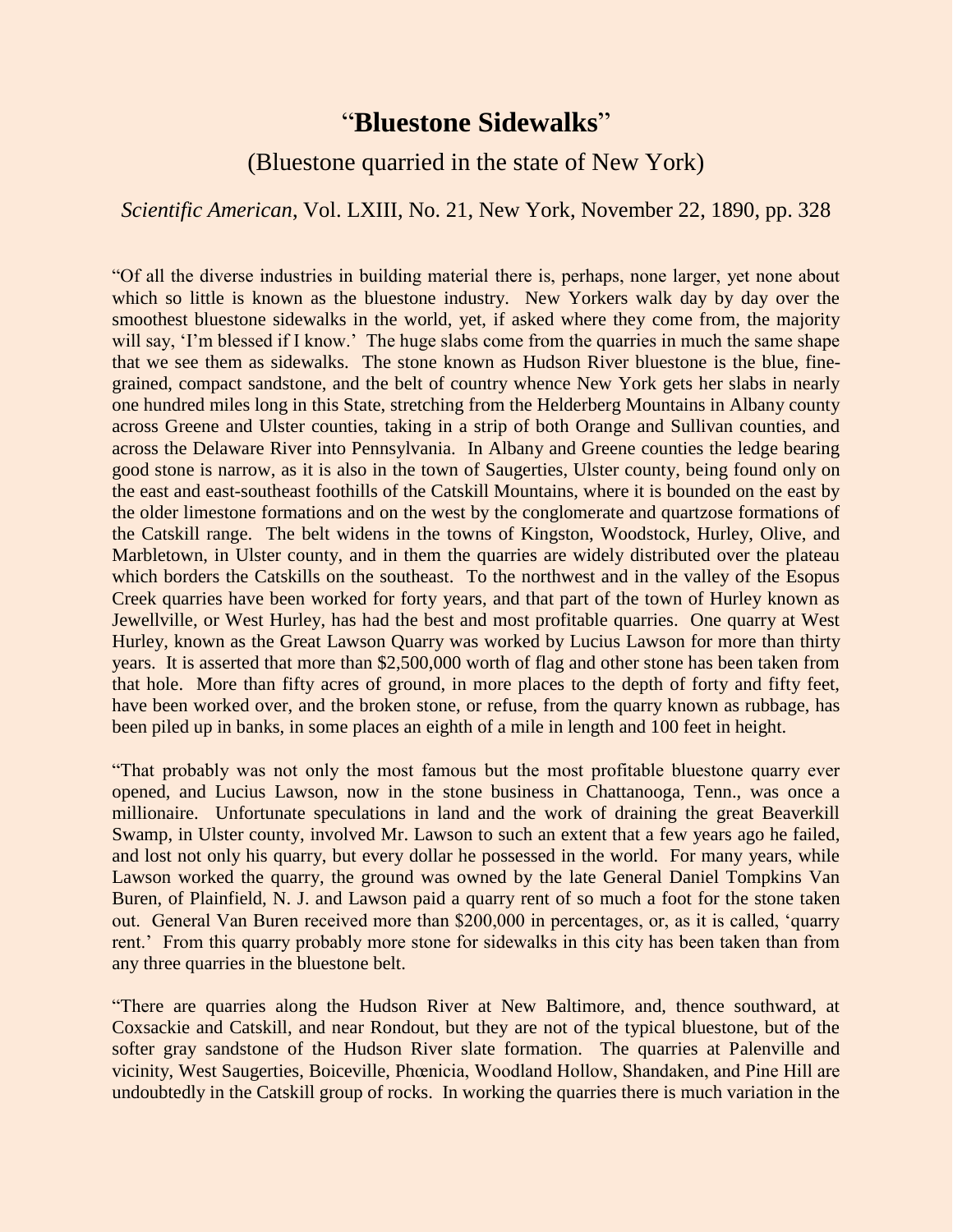thickness and nature of the overlying earth and top rock that must be taken off before the good stone is reached. The work of removing the top is called stripping, and the heavier top the less profitable the quarry. The many openings in the bluestone belt indicate that the whole territory is underlaid with beds of bluestone, but in large areas the stone is of inferior quality, or the thickness of the ledges is not great enough to warrant their working at a profit. The custom is to lease the land at a certain royalty a square foot of stone taken out, which is generally half a cent a foot. Few of the quarries are worked by companies, and fewer still on a large scale. Nearly all are worked by individuals, or by the associated effort of two or three men of small capital, or by the laborers uniting with no capital other than their tools and labor. Generally a loading derrick worked by hand power and a small hand pump form the equipment. At the larger quarries lifting derricks worked by horse power are employed to hoist the stones from their beds, while at the shipping docks loading derricks are used.

"In quarrying, the rock is thrown down or broken by the use of common blasting powder until the stratified beds of flat and regular stone are reached. These beds run in regular blocks, being separated by thinner blocks known as cat faces. The large blocks are split apart in convenient sizes by the use of plug and feather wedges, driven in lines of shallow holes. The natural division planes, or joints, are taken advantage of in cutting the blocks. These joints, or seams, are generally vertical, or nearly so, and run in two systems, the one parallel to the strike of the beds or the ledge also, and the other at right angles to the first, and in the direction of the dip of the beds. The former make the successive headers of the quarry, while the latter are known as end joints. Where the blocks are regular and well defined the blocks are readily cut into rectangular shaped sizes for patterns, sidewalks, crosswalks, and curbing stones. The layers of stone range from one inch to three feet in thickness, the top beds being thinner generally than those deeper in the quarry. In working into a hill, bedding planes, or division seams, frequently disappear, and two or more layers merge into one heavy slab. In most cases these thick strata can be split apart along the planes of bedding, and the cap layer is lifted off by means of wedging on the edges. The size of the stone is always determined by the natural joints, and frequently layers sixty feet long, twenty feet wide, and ten inches in thickness are lifted from the beds. The facilities for handling and shipping limit the size, and such monsters are immediately broken into smaller sizes. It is customary to use the thinner stone for town or village sidewalks, while the thicker layers are worked into curbing, crosswalks, window and pier caps, sills, and flagging.

"The slabs are sent from the quarries to tide water at various points along the Hudson River, Wilbur, in the city of Kingston, being the principal shipping point. The stone is trucked from three to ten miles over heavy stone tramways built especially for the purpose. In this city a span of horses drawing a load of five tons is a sight, yet on the stone roads from the quarrying districts into Kingston an everyday sight is a span of horses hauling a load of ten or eleven tons, and frequently three horses hitched abreast have taken loads of stone weighing fifteen tons to the dock.

"One monolithic monster, now in the yard of Osterhondt Brothers, at Wilbur, is 20 by 24 feet 9 inches, 10 inches thick, and it weighs several hundred weight over twenty tons. It was quarried about four miles from Kingston, at Sawkill, and is probably the largest stone ever brought safely to tidewater, it being several feet larger and more than three tons heavier than the great stone in front of the Vanderbilt residence at Fifth Avenue and Fiftieth Street, this city, that stone being 15 by 20 feet and 8 inches thick. The monster is so large that it may have to be cut in two for a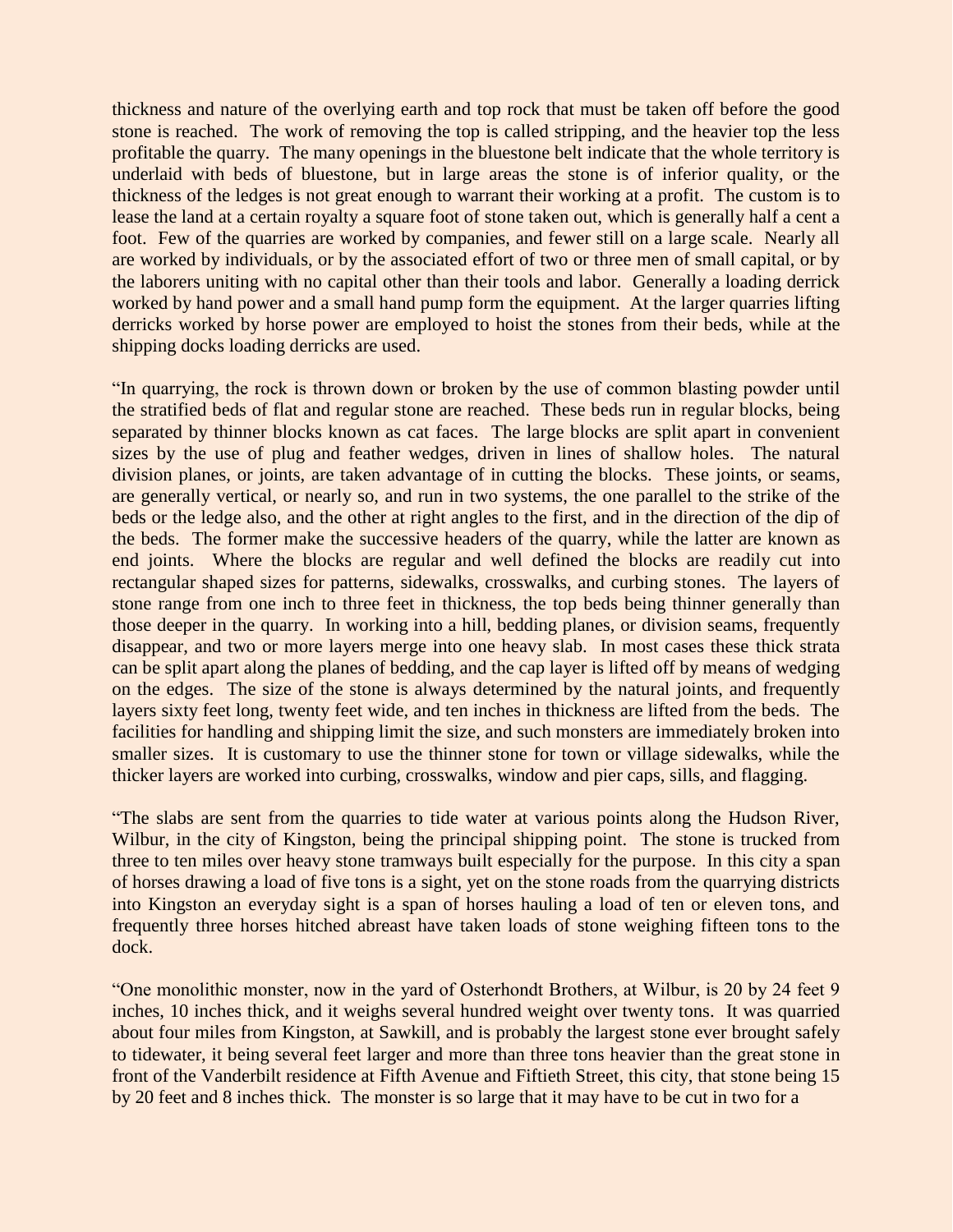buyer, as it is larger and wider either way than any sidewalk in America. To cut it will detract from its actual value about 20 per cent. In its present shape it is practically dead money to its owners on account of its immense size. It came very near meeting disaster several times before it was safely removed. Although the quarry is only about four miles from the river, and the road mostly down grade, the truckmen were three days in moving it to tidewater, and during that time three trucks were broken down. Eight horses drew it, although four could have hauled the weight. It was thought safer, however, to have double that number. One side of a toll gate had to be taken down to allow it to pass through, and in crossing the bridge at Esopus Creek at Kingston it had to be turned up on its edge to an inclination of about fifty degrees to clear the side trusses of the bridge.

"The bluestone industry gives employment to a vast body of skilled and unskilled laborers. It is estimated that from New Baltimore on the Hudson to Pond Eddy on the Delaware, at least 20,000 men are employed directly in the various branches of the work, not including those employed on railway trains, stone barges, sloops, and canal boats moving the stone from tidewater to market. Ulster county, being the largest producer, employs the most men, and quarrymen, stone cutters, laborers, teamsters, stone measurers, handlers, and machine workers will number at least 7,000. Ordinarily the pay of the men who work at the various branches of the business is good. Stonecutters get from \$3 to \$5 a day, while the pay of the other branches of skilled and unskilled and machine labor runs from \$1.50 to \$3.50 a day. When there is a depression in the bluestone trade everything comes to a standstill in the city of Kingston, so badly is business affected.

"The stone, after a superficial dressing at the quarries, is stacked or piled at tidewater. Slabs requiring further dressing are taken to the cutting sheds, where they are cut into the various shapes and finally tooled. Large stones are put on large bed planers and planed smooth. Others are put under saws composed of strips of thin boiler iron, under the edge of which is kept a quantity of sharp wet sand, and sawed into slabs of the required sizes. Stone for special purposes is put upon a huge, flat, revolving plate of iron, the surface of which is fed with sand and water, and not only rubbed smooth, but also highly polished. After having been delivered in the city, very little or no work is necessary, except fitting to the various purposes for which it is used. There are, however, many yards in New York and vicinity that buy the stone in the rough and dress it, but less is done every year, owing to labor disturbances, but more to the Union Bluestone Company, a trust which controls the business along the Hudson River front between New Baltimore and Kingston. In 1889, the estimated value of the bluestone product of New York State, with that of Pike and Wayne counties, in Pennsylvania, was \$1,800,000, of which full 75 per cent came from the district between Kingston and Catskill.

"In many localities quarries have been worked out, that term being used when the top rock is so heavy that to take it off will not pay. They have been abandoned, but lately a new use has been found for the refuse stone, and a company has been buying rubbage banks. It has been discovered that the argillaceous and often highly silicious nature of the rock makes it highly desirable for macadamizing, and in some of the quarries huge crushers are now used in crushing the refuse. A crusher working on the mountain of rubbage in the great Lawson quarry has a capacity of 300 car loads a day. Immense quantities of the coarser grades are being used in this city for concrete, while much more of the pea coal, or gravel, size is being used in the parks and by private parties for the top dressing of drives and roads.